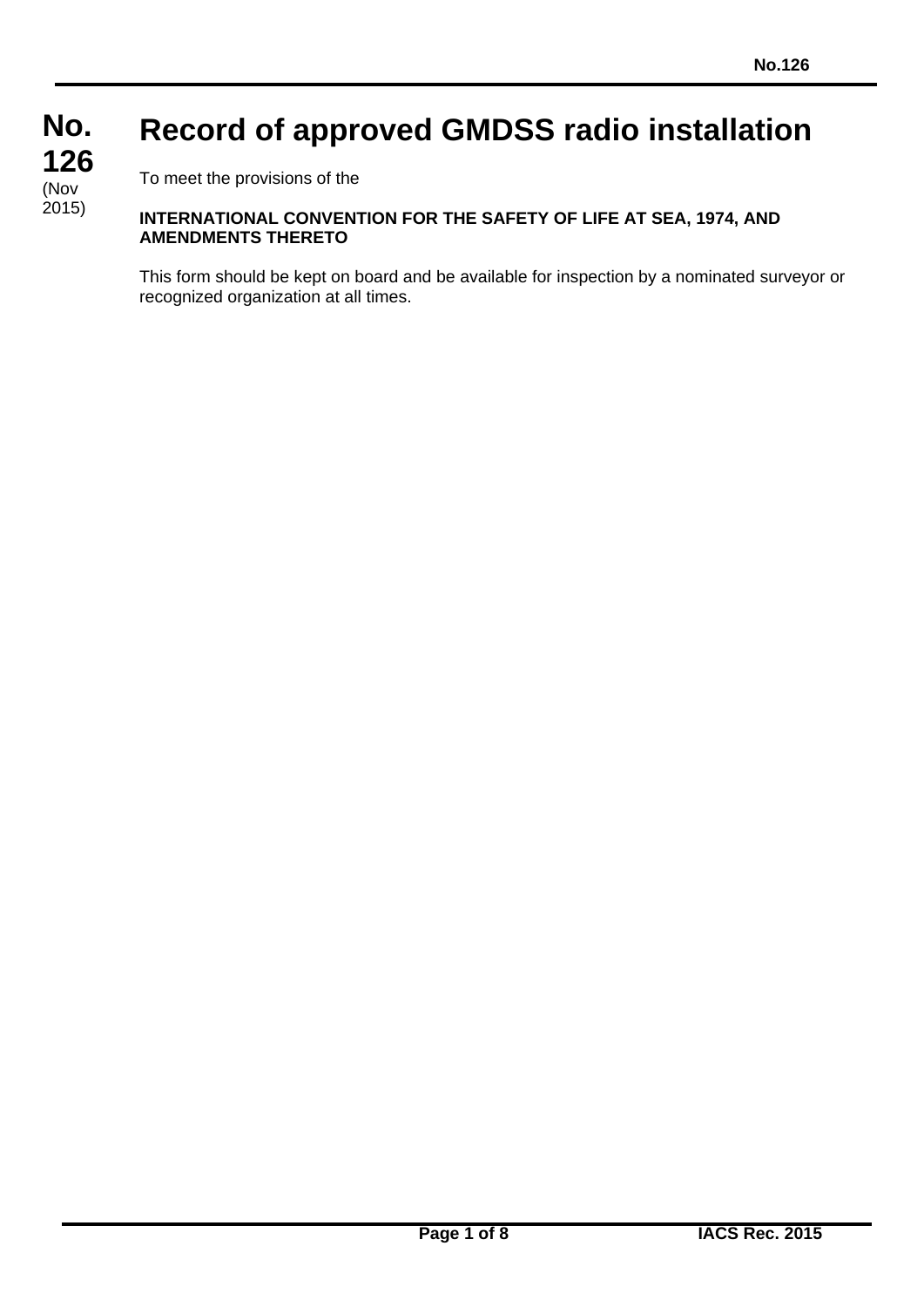|           | Name of Ship:                                                                                          |                                | Flag/Port of Registry:        |                                               |
|-----------|--------------------------------------------------------------------------------------------------------|--------------------------------|-------------------------------|-----------------------------------------------|
| IMO-No.:  |                                                                                                        |                                | Call Sign:                    |                                               |
| Builder:  |                                                                                                        |                                | Date Keel laid:               |                                               |
|           | Gross Tonnage:                                                                                         |                                | Type of $ship1$ :             |                                               |
| MMSI No.  |                                                                                                        | Radiotelex (NBDP) No.          |                               | <b>INMARSAT-C No.</b>                         |
|           |                                                                                                        |                                |                               | 2 <sup>nd</sup> INMARSAT-C No.                |
| $\Box$ A1 | $\Box$ A1+A2<br>Maintenance requirements (check all that apply):                                       | $\Box$ A1+A2+A3 (INMARSAT)     |                               | $\Box$ A1+A2+A3 (MF/HF)<br>$\Box$ A1+A2+A3+A4 |
|           | Duplication of equipment                                                                               | $\Box$ Shore-based maintenance |                               | $\Box$ At-sea maintenance                     |
| 1)        | Additionally, ITU symbols designating classes of ships may be inserted.                                |                                |                               |                                               |
| 1.        | <b>Sources of energy</b>                                                                               |                                |                               |                                               |
| 1.1       | Emergency source of electrical power available for (II-1/42, 43, IV/13):<br>36 hours (Passenger ships) |                                | $\Box$ 18 hours (Cargo ships) |                                               |
| 1.2       | Reserve source of electrical power available for (IV/13):                                              |                                |                               |                                               |
|           | 1 hour                                                                                                 |                                | 6 hours                       |                                               |
| 1.3       | Battery (IV/13):<br>Type (e.g. Pb-Acid):                                                               | Voltage:                       | Capacity:                     | Location:                                     |

Manufacturer and Type: Full charge current: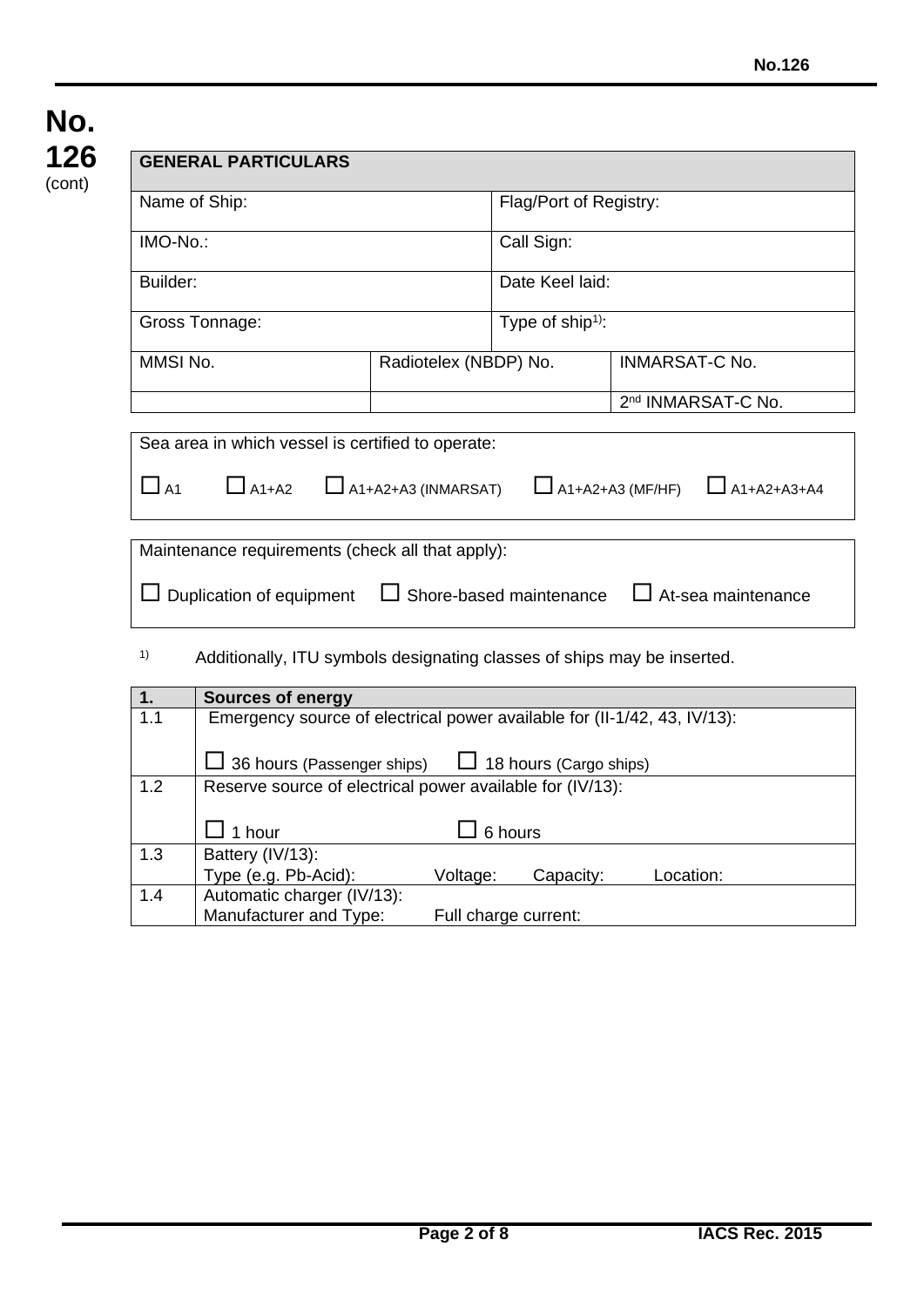| No.              |                                                                | <b>Manufacturer</b> | <b>Type</b> | Serial No. |
|------------------|----------------------------------------------------------------|---------------------|-------------|------------|
| 2.               | Radio installation - Basic equipment (IV/7 and 8, 9, 10 or 11) |                     |             |            |
| $\overline{2.1}$ | <b>VHF</b><br>- DSC controller                                 |                     |             |            |
|                  | - DSC watch receiver                                           |                     |             |            |
|                  | - Transmitter/receiver                                         |                     |             |            |
| 2.2              | <b>MF</b><br>- DSC controller                                  |                     |             |            |
|                  | - DSC watch receiver                                           |                     |             |            |
|                  | - Transmitter/receiver                                         |                     |             |            |
| 2.3              | MF/HF<br>- DSC controller                                      |                     |             |            |
|                  | - DSC watch receiver                                           |                     |             |            |
|                  | - Transmitter/receiver                                         |                     |             |            |
|                  | - Direct-printing<br>telegraphy                                |                     |             |            |
| 2.4              | Ship Earth Station (SES)                                       |                     |             |            |
|                  | Inmarsat-C<br>□ Inmarsat-□                                     |                     |             |            |

| 2.5   | Secondary means of alerting (IV/8, 9, 10 or 11) |  |  |
|-------|-------------------------------------------------|--|--|
| 2.5.1 | <b>VHF</b><br>- DSC controller                  |  |  |
|       | - Transmitter/receiver                          |  |  |
| 2.5.2 | MF<br>- DSC controller                          |  |  |
|       | - Transmitter/receiver                          |  |  |
| 2.5.3 | MF/HF - DSC controller                          |  |  |
|       | - Transmitter/receiver                          |  |  |
| 2.5.4 | Ship Earth Station (SES)                        |  |  |
|       | Inmarsat-C $\Box$ Inmarsat- $\Box$              |  |  |
| 2.5.5 | Satellite EPIRB:                                |  |  |
|       | Cospas/Sarsat                                   |  |  |
|       |                                                 |  |  |
|       |                                                 |  |  |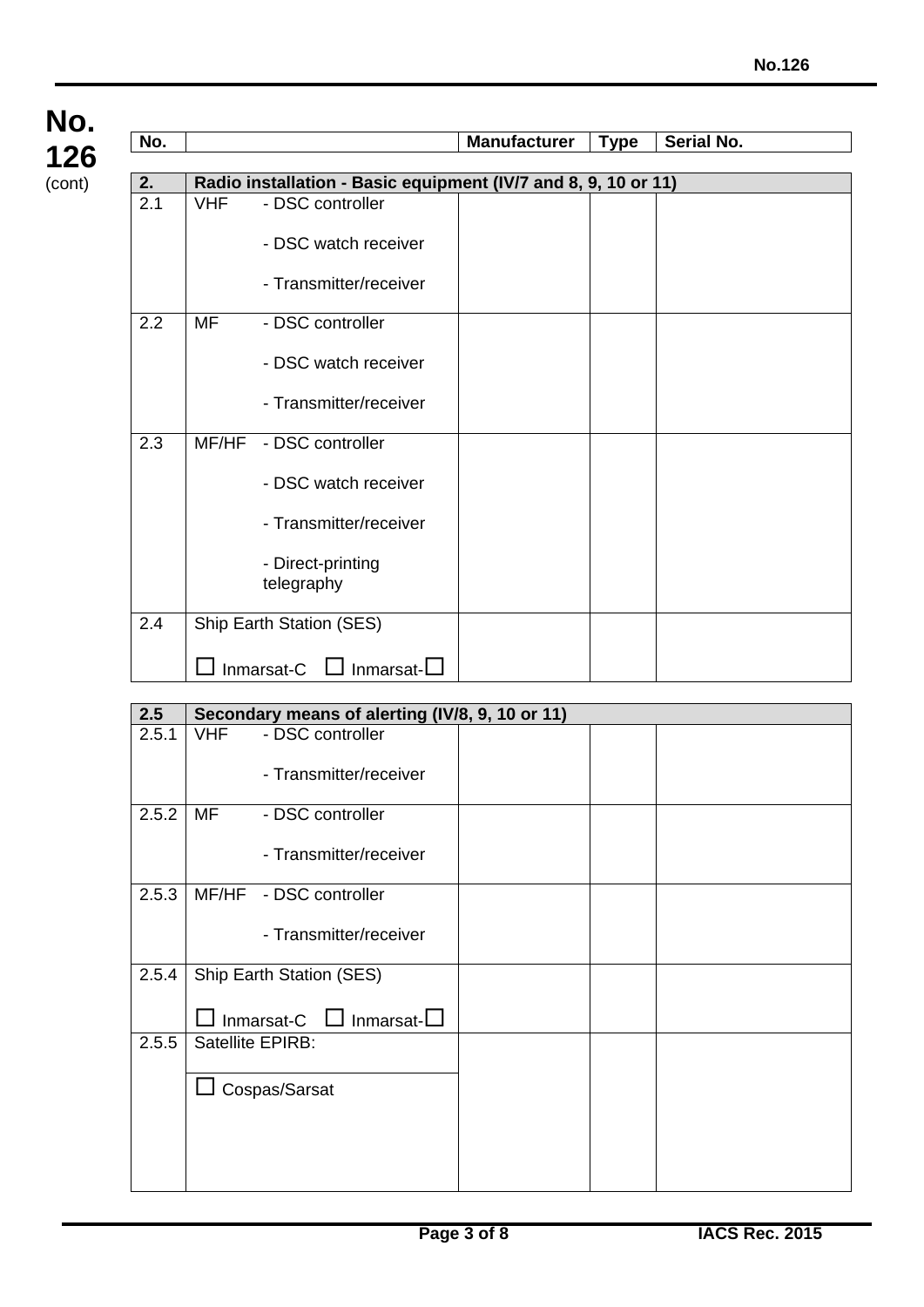

| No.   |       |                                                                             | <b>Manufacturer</b> | <b>Type</b> | Serial No. |
|-------|-------|-----------------------------------------------------------------------------|---------------------|-------------|------------|
|       |       |                                                                             |                     |             |            |
| 2.6   |       | Radio installation - Duplicated equipment (IV/15, IMO Resolution A.702(17)) |                     |             |            |
| 2.6.1 | VHF   | - DSC controller                                                            |                     |             |            |
|       |       | - Transmitter/receiver                                                      |                     |             |            |
| 2.6.2 | MF    | - DSC controller                                                            |                     |             |            |
|       |       | - Transmitter/receiver                                                      |                     |             |            |
| 2.6.3 | MF/HF | - DSC controller                                                            |                     |             |            |
|       |       | - Transmitter/receiver                                                      |                     |             |            |
| 2.6.4 |       | <b>Ship Earth Station (SES)</b>                                             |                     |             |            |
|       |       | Inmarsat-C $\Box$<br>$Inmarsat-L$                                           |                     |             |            |

| 2.7   | Facilities for reception of Maritime Safety Information, MSI (IV/7.1.4, 7.1.5) |  |  |  |  |
|-------|--------------------------------------------------------------------------------|--|--|--|--|
| 2.7.1 | NAVTEX receiver                                                                |  |  |  |  |
|       | 2.7.2   EGC receiver                                                           |  |  |  |  |
|       | 2.7.3   HF direct-printing telegraphy<br>receiver                              |  |  |  |  |

| 2.8   | <b>Satellite EPIRB</b>                                                         |                                                                                        |  |  |  |  |
|-------|--------------------------------------------------------------------------------|----------------------------------------------------------------------------------------|--|--|--|--|
| 2.8.1 | Cospas/Sarsat                                                                  |                                                                                        |  |  |  |  |
|       | Number:                                                                        |                                                                                        |  |  |  |  |
|       | Location:                                                                      |                                                                                        |  |  |  |  |
| 2.8.2 | Hydrostatic release unit                                                       |                                                                                        |  |  |  |  |
| 2.8.3 | Satellite EPIRB described in 2.8.1 is used as secondary means of alerting, and |                                                                                        |  |  |  |  |
|       | ship is normally steered.                                                      | has been installed close to, or by remote activation from, the position from which the |  |  |  |  |
| 2.8.4 | When 2.8.3 is 'not selected'                                                   |                                                                                        |  |  |  |  |
|       | 2 <sup>nd</sup> Satellite EPIRB:                                               |                                                                                        |  |  |  |  |
|       | Cospas/Sarsat                                                                  |                                                                                        |  |  |  |  |
|       | Location:                                                                      |                                                                                        |  |  |  |  |

| 2.9 | $\overline{ }$ Search and rescue locating devices |
|-----|---------------------------------------------------|
|     | See entries of item 5 below.                      |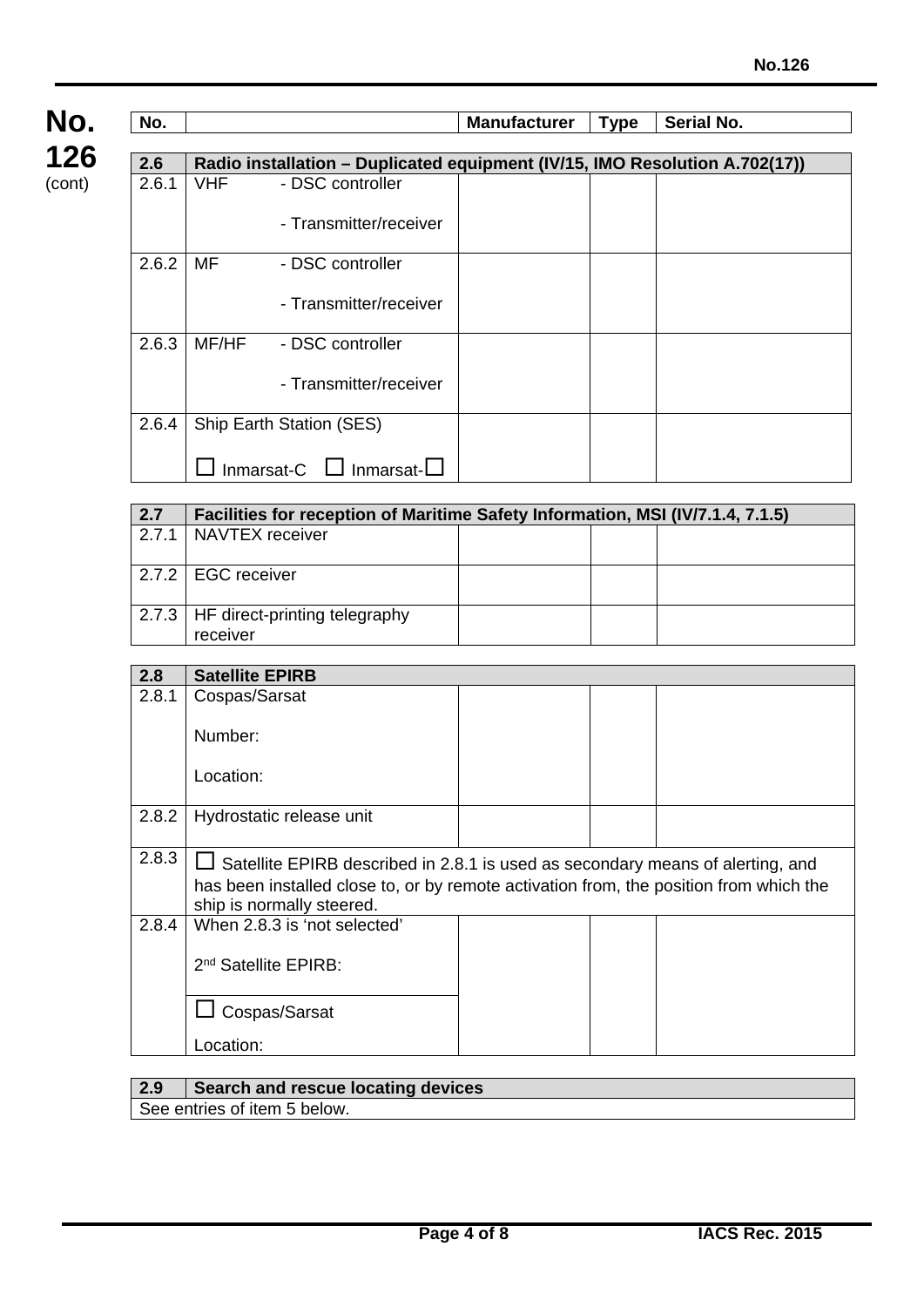| No. |                                                                                                                                               |  |  | <b>Yes</b> | <b>No</b> |
|-----|-----------------------------------------------------------------------------------------------------------------------------------------------|--|--|------------|-----------|
| 3.  | Additional requirements for passenger ships (IV/6.4, 6.5, 6.6,<br>7.2)                                                                        |  |  |            |           |
| 3.1 | Distress panel for initiating distress alert at conning position                                                                              |  |  |            |           |
| 3.2 | Distress alarm panel for indicating received distress alert at<br>conning position                                                            |  |  |            |           |
| 3.3 | 3.9.1 and 3.9.2 substituted by location of all DSC encoder at<br>conning position                                                             |  |  |            |           |
| 3.4 | Continuous and automatic provision of ship's position to relevant<br>radio equipment                                                          |  |  |            |           |
| 3.5 | Satellite EPIRB of item 2.8 is used as secondary means of<br>alerting                                                                         |  |  |            |           |
| 3.6 | When 3.1 is 'YES' - Remote activation of satellite EPIRB of item<br>2.8                                                                       |  |  |            |           |
| 3.7 | When $3.1$ is 'NO' -<br>2 <sup>nd</sup> Satellite EPIRB:<br>Cospas/Sarsat                                                                     |  |  |            |           |
| 3.8 | Serial No.<br>Manufacturer<br>Two-way radiotelephone<br><b>Type</b><br>apparatus for aeronautical<br>frequencies (121.5 MHz and<br>123.1 MHz) |  |  |            |           |

**No.**

**126** (cont)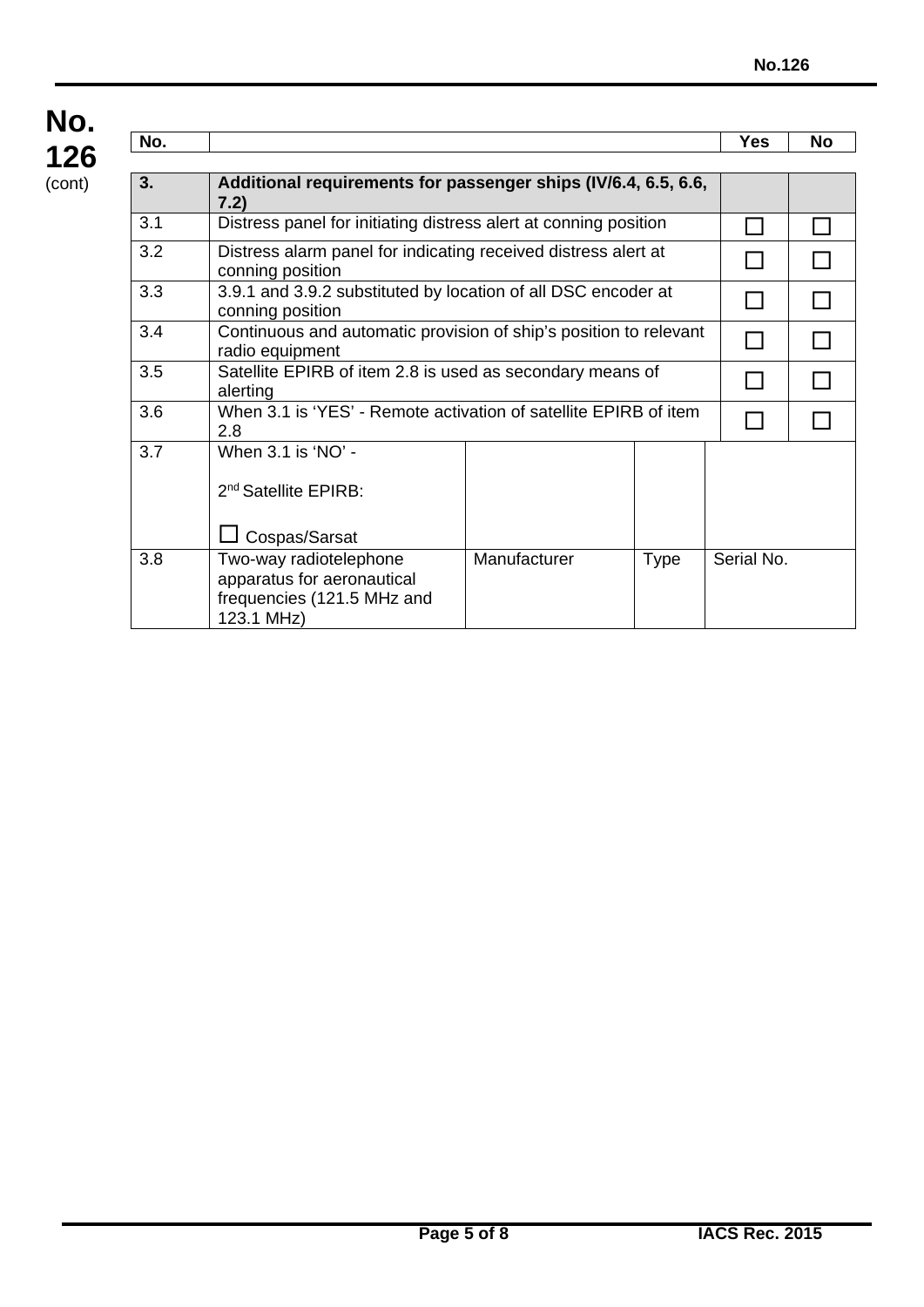| No. |                                       | <b>Manufacturer</b> | Type | Serial No. |
|-----|---------------------------------------|---------------------|------|------------|
|     |                                       |                     |      |            |
| 4.  | Position updating (IV/18, V/19.2.1.6) |                     |      |            |
| 4.1 | Receiver (GNSS)                       |                     |      |            |
| 4.2 | Receiver (GNSS)                       |                     |      |            |
| 4.3 | Receiver (GNSS)                       |                     |      |            |

| 5.    | Radio life-saving appliances (III/6.2.2 and 26.2.5) |  |  |
|-------|-----------------------------------------------------|--|--|
| 5.1   | Search and rescue locating devices                  |  |  |
| 5.1.1 | 9 GHz radar transponder                             |  |  |
|       |                                                     |  |  |
|       | Number 1:                                           |  |  |
|       | Location:                                           |  |  |
|       | Number 2:                                           |  |  |
|       | Location:                                           |  |  |
| 5.1.2 | AIS search and rescue transmitter                   |  |  |
|       |                                                     |  |  |
|       | Number 1:                                           |  |  |
|       | Location:                                           |  |  |
|       | Number 2:                                           |  |  |
|       | Location:                                           |  |  |
| 5.1.3 | Two-way VHF radiotelephone                          |  |  |
|       |                                                     |  |  |
|       | Number 1:                                           |  |  |
|       | Location:                                           |  |  |
|       | Number 2:                                           |  |  |
|       | Location:                                           |  |  |
|       | Number 3:                                           |  |  |
|       | Location:                                           |  |  |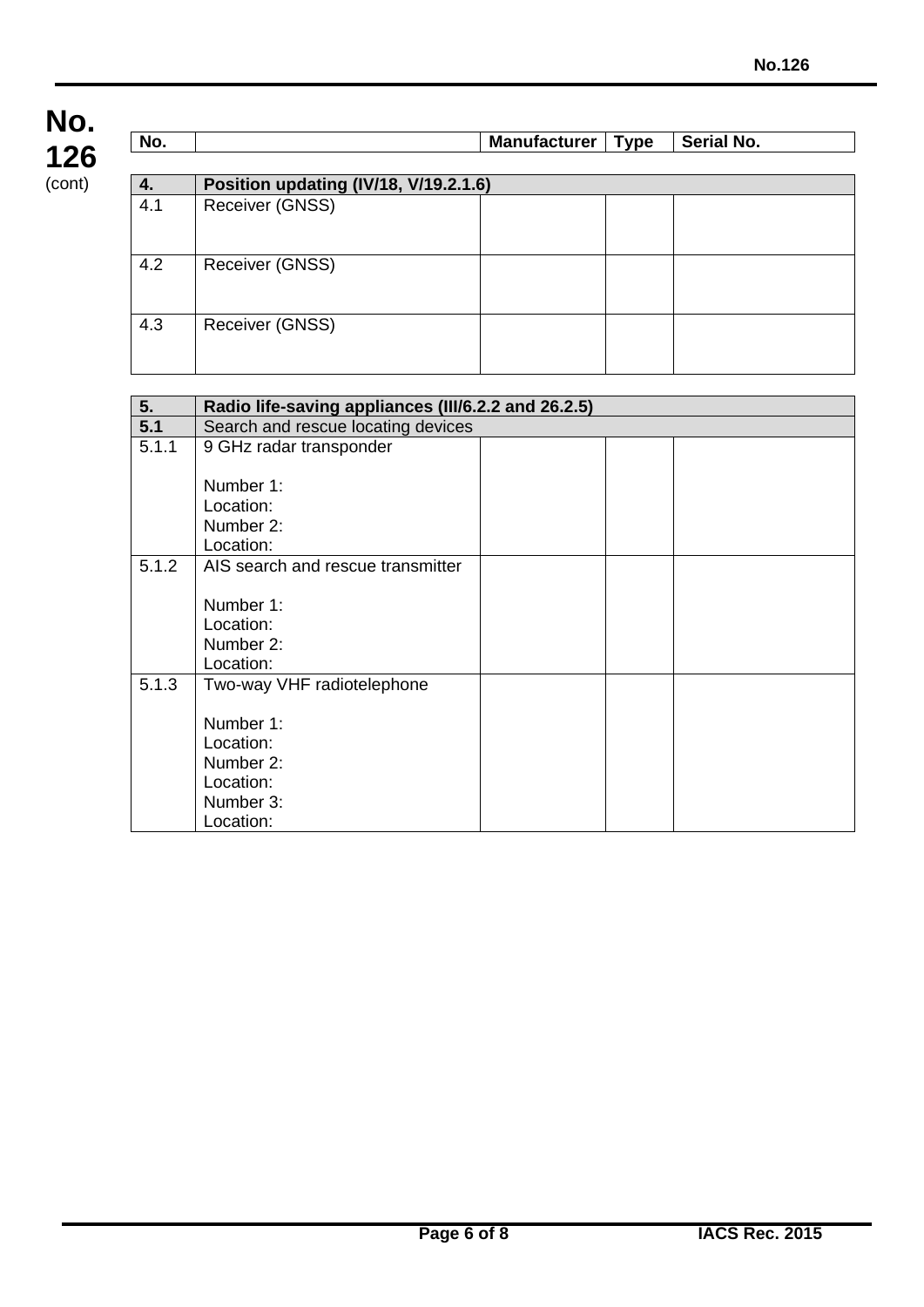| No. |                                                           | <b>Manufacturer</b> | <b>Type</b> | Serial no. | <b>Reserve</b><br><b>Source</b> |
|-----|-----------------------------------------------------------|---------------------|-------------|------------|---------------------------------|
| 6.  | Additional radio equipment required by Flag State, if any |                     |             |            |                                 |
| 6.1 |                                                           |                     |             |            |                                 |
| 6.2 |                                                           |                     |             |            |                                 |
| 6.3 |                                                           |                     |             |            |                                 |
| 6.4 |                                                           |                     |             |            |                                 |
| 6.5 |                                                           |                     |             |            |                                 |
| 6.6 |                                                           |                     |             |            |                                 |
| 6.7 |                                                           |                     |             |            |                                 |
| 6.8 |                                                           |                     |             |            |                                 |
| 6.9 |                                                           |                     |             |            |                                 |

| . . | <b>Remarks</b> |
|-----|----------------|
|     |                |
|     |                |
|     |                |
|     |                |

The information contained in this record is a correct description of the Radio Equipment on board.

Port: Date:

 $($  ) and  $($   $)$ Surveyor **Surveyor** Radio Surveyor